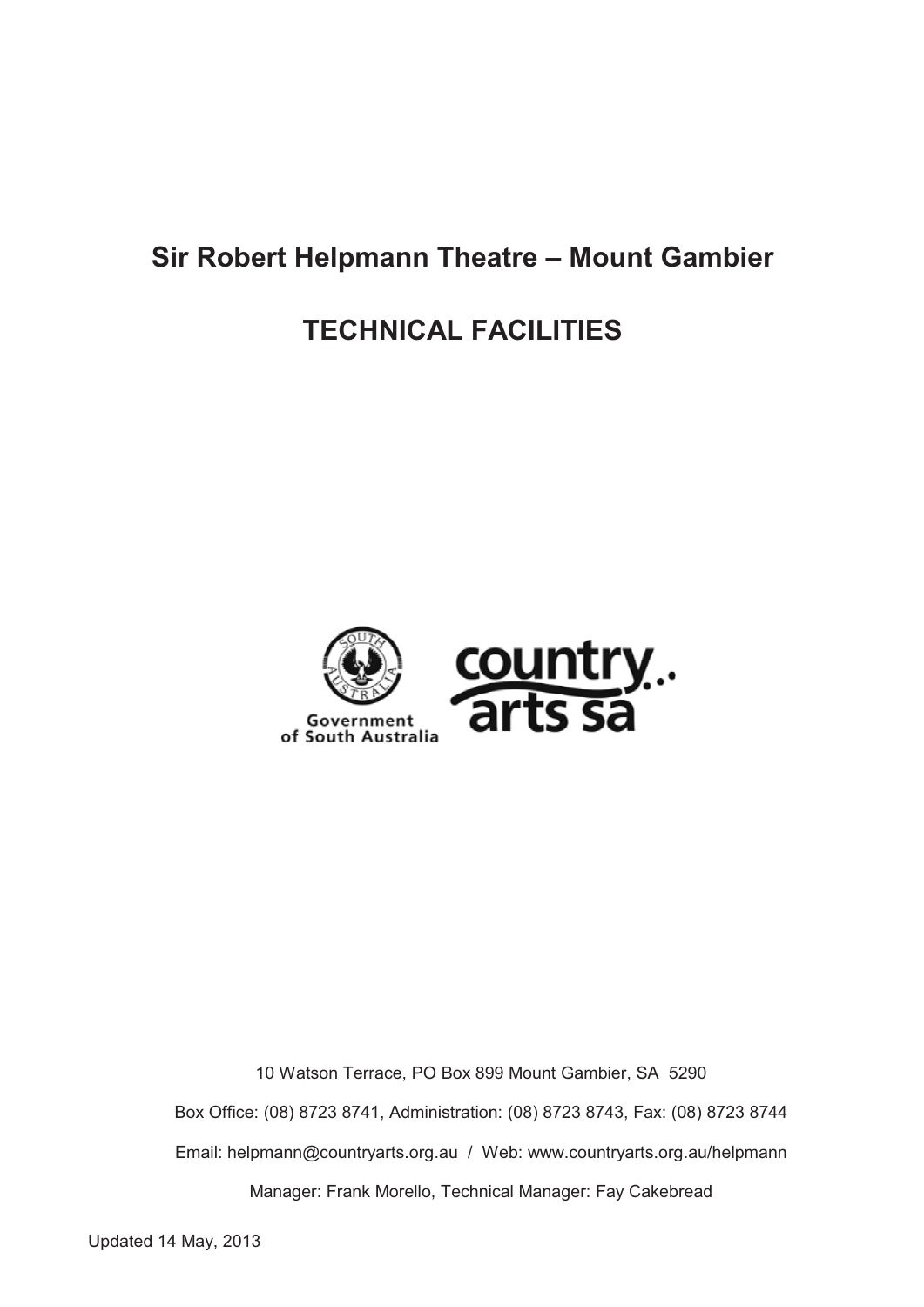Stalls 366 Balcony 150 Boxes 8 TOTAL SEATING 524 Total possible seating with thrust stage or orchestra pit in use - minus 38 seats  $\sqrt{486}$ Total possible seating with sound desk placed in auditorium – minus 12 seats  $\vert$  516

The theatre can cater for up to 4 wheelchair seats Country Arts SA reserves the right to withdraw from sale for any performance, a maximum of 8 seats. Therefore above capacities may reduce by 8.

### **Proscenium**

|                              | Width          | 10.4m (34feet)  |
|------------------------------|----------------|-----------------|
| <b>Adjustable Proscenium</b> | Height         | $7.3m$ (24feet) |
|                              |                |                 |
|                              | Width maximum  | 10.4m (34feet)  |
|                              | Height maximum | 7.3m (24feet)   |
|                              | Height minimum | 5.0m (16feet)   |

#### **Stage**

| 12.3m                                                                                                                                                                                                                                                                                                                                                                                 |
|---------------------------------------------------------------------------------------------------------------------------------------------------------------------------------------------------------------------------------------------------------------------------------------------------------------------------------------------------------------------------------------|
| 1.3 <sub>m</sub>                                                                                                                                                                                                                                                                                                                                                                      |
| 11.0m                                                                                                                                                                                                                                                                                                                                                                                 |
| 3.9 <sub>m</sub>                                                                                                                                                                                                                                                                                                                                                                      |
|                                                                                                                                                                                                                                                                                                                                                                                       |
| 20.0m                                                                                                                                                                                                                                                                                                                                                                                 |
| 9.5 <sub>m</sub>                                                                                                                                                                                                                                                                                                                                                                      |
| 10.5m                                                                                                                                                                                                                                                                                                                                                                                 |
| 22.0m                                                                                                                                                                                                                                                                                                                                                                                 |
| 16.0m                                                                                                                                                                                                                                                                                                                                                                                 |
| 18.0m                                                                                                                                                                                                                                                                                                                                                                                 |
| 8.0m                                                                                                                                                                                                                                                                                                                                                                                  |
| .9 <sub>m</sub>                                                                                                                                                                                                                                                                                                                                                                       |
| Depth<br>Front of stage to curtain line<br>Front curtain line to rear wall<br>Front curtain line to front of forestage Lift<br>centre<br>Width: extent of timber stage<br>From centre line to stage left<br>From centre line to stage right<br>Including wings<br>Between fly galleries<br>Height: to underside of grid<br>To underside of fly galleries<br>Front row of stalls above |

#### **Stage Surface**

|                       | Unraked timber stage (Pinus Radiata) faced with masonite  |
|-----------------------|-----------------------------------------------------------|
|                       |                                                           |
| <b>Orchestra Pit</b>  | Elliptical pit lift can be raised to stage level          |
|                       | 12.0m wide and 2.1m deep at centre.                       |
|                       | Lowers to a depth of 2.6m below stage level - capacity 15 |
|                       | Pit can be extended into sub-stage giving pit area        |
|                       | 12.0m wide and 5.0m deep - capacity 40                    |
|                       |                                                           |
| <b>Sub-Stage Area</b> | 11.7m wide and 9.4m deep - reduces to 11.7m wide and 6.6  |
|                       | deep when orchestra pit extension in use.                 |
|                       |                                                           |
|                       |                                                           |
|                       |                                                           |
|                       |                                                           |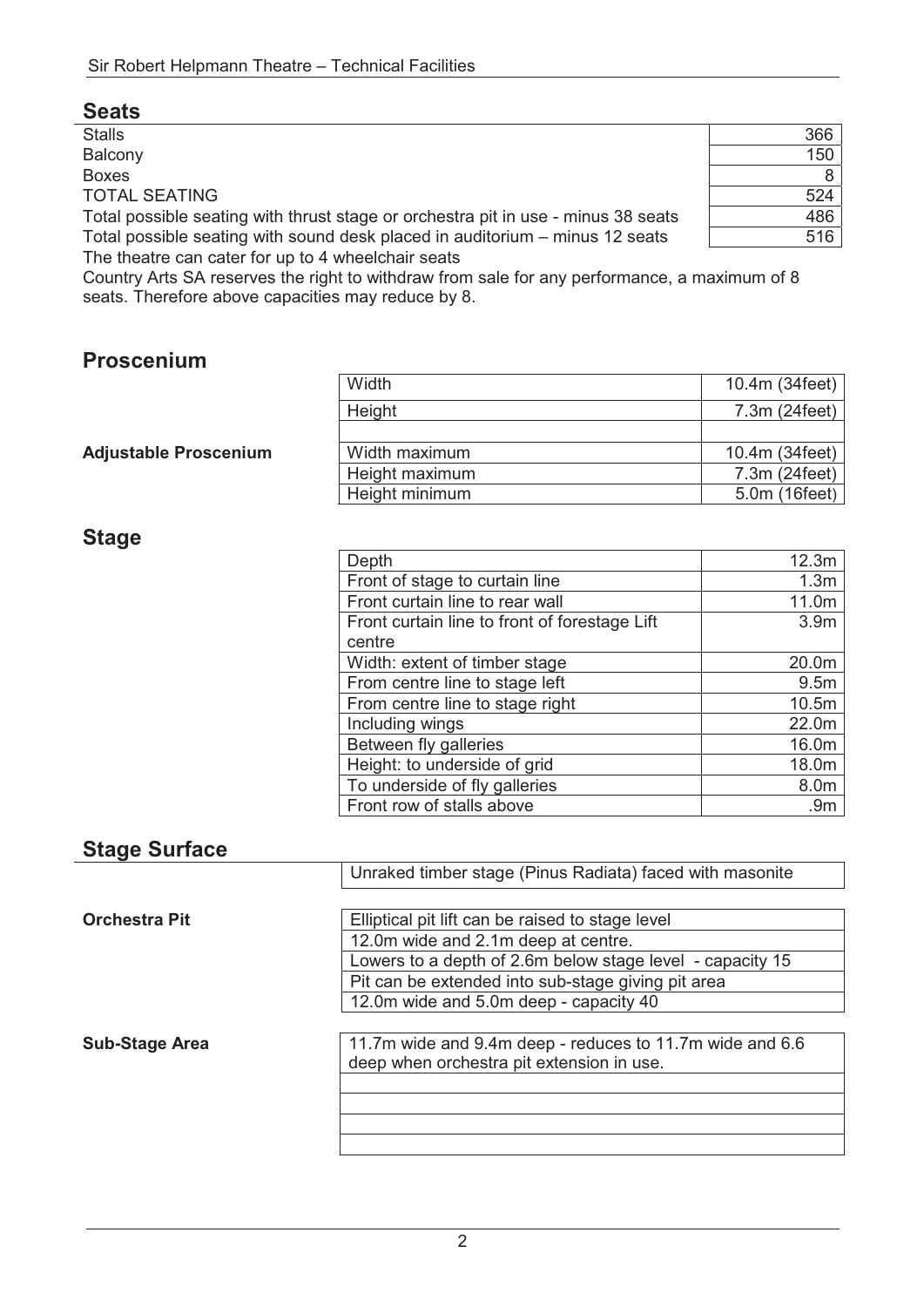| <b>Scene Dock Area</b>         | Dock doors allows end loading with<br>direct access for transport from side<br>street |                                                                                                                             |                                                                           | 2.7m wide x 3.6m high                                            |              |  |
|--------------------------------|---------------------------------------------------------------------------------------|-----------------------------------------------------------------------------------------------------------------------------|---------------------------------------------------------------------------|------------------------------------------------------------------|--------------|--|
| <b>Stage Drapes</b><br>tracks) |                                                                                       |                                                                                                                             | Tabbs (draw curtains) (TC.75 heavy<br>duty steel truss construction stage | 9m high x 5m Wide                                                | 2 pair black |  |
|                                | <b>Borders</b>                                                                        |                                                                                                                             |                                                                           | 2m high x 15m wide                                               | 4 pair black |  |
|                                | Legs                                                                                  |                                                                                                                             |                                                                           | 9m high x 2.2m wide                                              | 4 pair black |  |
|                                | Cyclorama                                                                             |                                                                                                                             |                                                                           | 9m high x 15m wide                                               |              |  |
| <b>Rehearsal Area</b>          |                                                                                       | Directly at rear of stage. Timber floor, one wall mirrored, two walls<br>fitted with ballet barres. 10.4m wide x 8.5m deep. |                                                                           |                                                                  |              |  |
| <b>Wardrobe (Work Room)</b>    |                                                                                       | worktable.                                                                                                                  |                                                                           | Ironing board and iron, automatic washing machine, tumble dryer, |              |  |
| <b>Dressing Rooms</b>          |                                                                                       | <b>Number</b>                                                                                                               | <b>Capacity</b>                                                           | <b>Amenities</b>                                                 |              |  |
|                                |                                                                                       | 1                                                                                                                           | $\overline{2}$                                                            | Shower and toilet                                                |              |  |
|                                |                                                                                       | $\overline{2}$                                                                                                              | 4                                                                         | Shower and toilet                                                |              |  |
|                                |                                                                                       | $\mathbf{3}$                                                                                                                | 20                                                                        | Shower and toilet                                                |              |  |
|                                |                                                                                       | 4                                                                                                                           | 20                                                                        | Shower and toilet                                                |              |  |
| Lecturn                        |                                                                                       | <b>National Panasonic</b>                                                                                                   |                                                                           |                                                                  |              |  |
| <b>Music Stands</b>            |                                                                                       | 24 x Music Stands with Lights                                                                                               |                                                                           |                                                                  |              |  |
| <b>Pianos</b>                  |                                                                                       | 1 Yamaha Model CF Concert Grand                                                                                             |                                                                           |                                                                  |              |  |
|                                |                                                                                       | 1 Yamaha Upright                                                                                                            |                                                                           |                                                                  |              |  |
| <b>Rostra</b>                  |                                                                                       | $5 \times 6$ " high $\times$ 4' wide $\times$ 6' long                                                                       |                                                                           |                                                                  |              |  |
|                                |                                                                                       | high x 4' wide x 6' long<br>$7 \times 1$                                                                                    |                                                                           |                                                                  |              |  |
|                                |                                                                                       | $7 \times 1'6''$ high $\times 4'$ wide $\times 6'$ long                                                                     |                                                                           |                                                                  |              |  |
|                                |                                                                                       | high x 4' wide x 6' long<br>$7 \times 2$<br>$7 \times 2'6''$ high $\times$ 4' wide $\times$ 6' long                         |                                                                           |                                                                  |              |  |
|                                |                                                                                       |                                                                                                                             |                                                                           |                                                                  |              |  |
|                                | $7 \times 3'$<br>high x 4' wide x 6' long                                             |                                                                                                                             |                                                                           |                                                                  |              |  |
| <b>Machinery</b>               |                                                                                       |                                                                                                                             | 37 sets of single purchase counterweight lines                            |                                                                  |              |  |
|                                |                                                                                       | Barrel-length 15.0m                                                                                                         |                                                                           |                                                                  |              |  |
|                                |                                                                                       | Operated from prompt stage level                                                                                            |                                                                           |                                                                  |              |  |
|                                |                                                                                       | House curtain operates fly from P.S.                                                                                        |                                                                           |                                                                  |              |  |
|                                |                                                                                       | Orchestra pit lift and thrust stage - screw jack operated                                                                   |                                                                           |                                                                  |              |  |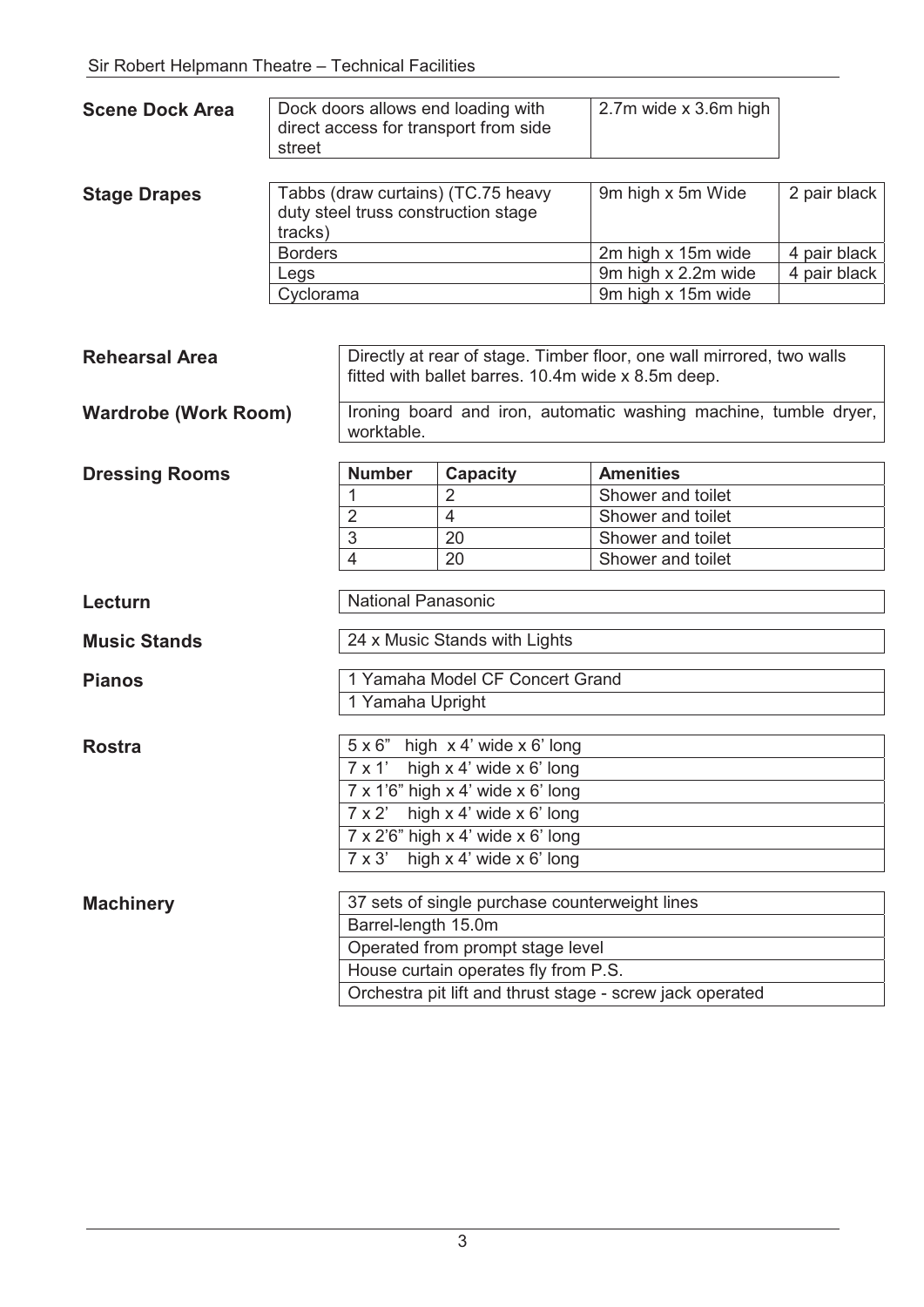#### **Elevated Work Platform** The theatre is fitted with a JLG model 20DVL elevated work platform to assist in rigging and focussing equipment above stage. The platform will elevate to 5.94 meters above stage level. Persons wishing to use this platform must produce their yellow Operator Training card as issued by the Elevating Work Platform Association of Australia as proof of training, before commencing work on the platform.

### **Lighting Equipment**

| <b>Lighting Control System</b> | ION 1000 lighting console                                |  |
|--------------------------------|----------------------------------------------------------|--|
|                                | 4 x encoders                                             |  |
|                                | 10,000 control channels and cues                         |  |
|                                | Universal fader wing 2 x 20 black for ION                |  |
|                                | 2 x 19" TFT LCD monitors with resistive touch screens    |  |
|                                | Android tablet running ETC aRFR remote software          |  |
|                                | DMX 512 protocol                                         |  |
|                                | Softpatch and patch panel for system flexibility         |  |
|                                | 72 x 2.5kw dimmers & 6 channels at 5k of LSC EKO dimmers |  |

#### **Spot & Floodlight Lanterns**

| 2x  | Selecon Pacific 18PACFS80V Follow Spots |
|-----|-----------------------------------------|
| 24x | Model T/64 bifocal spots                |
| 16x | Model T/84 zoom spots                   |
| 24x | Model 743 fresnel spots                 |
| 40x | Patt 23 MkII profile spots              |
| 5x  | <b>Quartzcolour Pallas 4 Groundrow</b>  |
| 5x  | laniro iris 4 cyc lanterns              |
| 16x | Selecon 2kw fresnel spots               |
| 10x | CCT 1kw fresnel spots                   |
| 10x | Selecon 650w fresnel spots              |
| 12x | Selecon 25 to 50 degree zoom spots      |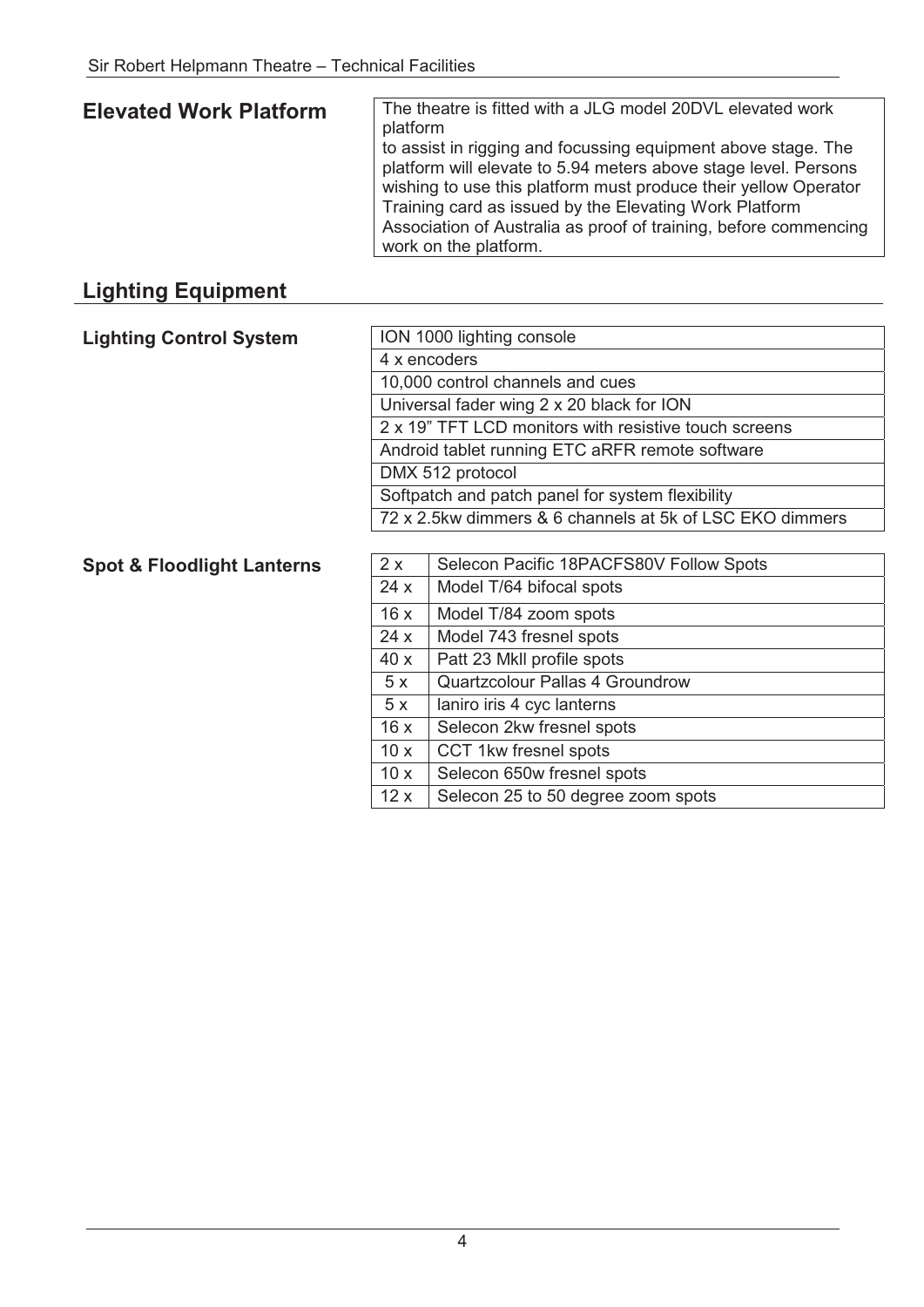## **Sound Equipment**

| Analogue sound desks      | Control Console - Soundcraft GB4                                                               |
|---------------------------|------------------------------------------------------------------------------------------------|
|                           | 24 mic/line input 2 stereo input                                                               |
|                           | 4 sub groups 8 auxiliary sends                                                                 |
| <b>Digital sound desk</b> | Roland M400 Vmixer                                                                             |
|                           | 48 inputs/18 buses signal processing                                                           |
|                           | 56-bit AD/DA Conversion 24-bit / 44.1kHz or 24-bit / 48kHz Network<br>Latency 2.8 ms (typical) |
|                           | 32 Track Live Digital recording direct from digital snake using Sonar 8<br>producer.           |
|                           | (Client must provide external SATA hdd larger than 300GB formatted as<br>NTFS)                 |

| <b>Amplifiers</b>           | 1x  | Crown XLS 402                                                   |  |
|-----------------------------|-----|-----------------------------------------------------------------|--|
|                             | 4x  | Crown XLS dual channel amplifiers                               |  |
| <b>System controller</b>    | 1 x | Bose control Space ESP-88                                       |  |
|                             | 4x  | TOA P150D Foldback Amplifiers                                   |  |
| <b>Foldback Speakers</b>    | 6x  | <b>Australian Monitor Foldback Wedges</b>                       |  |
|                             |     |                                                                 |  |
| <b>Speakers FOH</b>         | 4x  | Bose 802II and 2 x 502B low frequency subs - central cluster in |  |
|                             |     | front of proscenium                                             |  |
|                             | 2x  | Bose 802II and 2 x Bose MB4 compact low frequency subs on left  |  |
|                             |     | and right of stage                                              |  |
|                             | 1 x | Denon DRM-555 Cassette Deck                                     |  |
| <b>Play/Rec Equipment</b>   |     |                                                                 |  |
|                             | 1 x | Denon DR-MO7 Cassette Deck                                      |  |
|                             | 1x  | Sony CDP 591 Compact Disc Player                                |  |
|                             | 1x  | Sony CDP-XE 270 Compact Disc Player                             |  |
|                             | 1x  | Sony DVD Player                                                 |  |
|                             |     |                                                                 |  |
| <b>Special Effects Rack</b> | 2x  | Yamaha Q2031B dual 31 band Graphic Equalisers                   |  |
|                             | 1x  | Yamaha Rev 100 Digital Reverberator                             |  |
|                             | 6x  | Shure SM 58 Vocal                                               |  |
| <b>Microphones</b>          |     |                                                                 |  |
|                             | 4x  | Shure Beta 58 A Vocal                                           |  |
|                             | 6x  | Shure KSM Condenser                                             |  |
|                             | 6x  | Shure EZ0/G Easyflex Overhead                                   |  |
|                             | 4x  | Shure MX393/0 Wired Boundary                                    |  |
|                             | 1x  | Mipro ACT - 707 Receiver                                        |  |
|                             | 4x  | Mipro ACT - 707 HM Hand Held Radio                              |  |
|                             | 4x  | Mipro ACT - 707 TM Lapel Belt Packs                             |  |
|                             | 4x  | Mipro MV - 53L Lapel Radio                                      |  |
|                             | 3x  | AKG HT50 Hand Held Wireless                                     |  |
|                             | 2x  | AKG SR80 Lapel Wireless                                         |  |
|                             | 4x  | <b>TEC Light Weight Skintone Lecture</b>                        |  |
|                             | 4x  | Active AR - 133 DI Boxes                                        |  |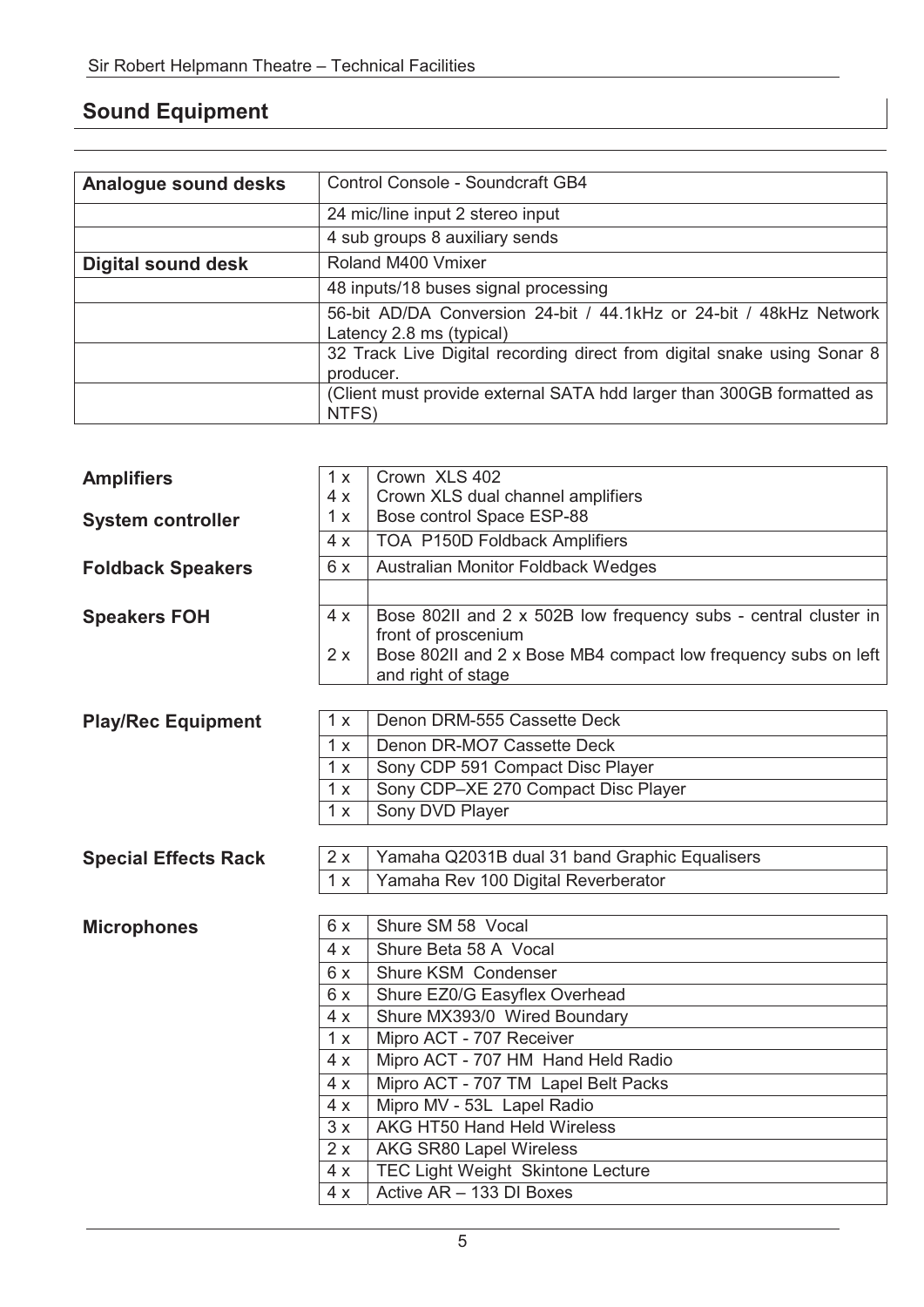#### **Stands**

| <b>Stands</b> | 2x  | <b>Round Base Stands</b>           |
|---------------|-----|------------------------------------|
|               | 3x  | Tripod - long boom                 |
|               | 2x  | Tripod - short boom                |
|               | 2x  | Tripod - heavy base                |
|               |     | 10 x   Telescopic Boom Stands      |
|               | 3x  | <b>AKG Studio Table Stands</b>     |
|               | 2 x | <b>Telescopic Banquet Stands</b>   |
|               | 4 x | Bose SS1 Telescopic Speaker Stands |
|               |     |                                    |

### **Projection Equipment**

 Main Screen - Brakell Perforated Sound Screen Mitsubishi projector EIKI EP! 3500 Data Projector (XGA 1024x768 resolution)

### **Stage Management System**

Console. Mounted stage left (prompt side) with head control set talk back from outstations Stage sound relay and cast call system

Visual or audio talk back cueing systems to all production outstations.

Plug in head sets available at followspot, control room, lighting bridges, fly gallery and backstage.

Cast call and stage sound relay to all dressing rooms and cast assembly areas.

Warning bell system to foyer and public areas controlled by front of house manager.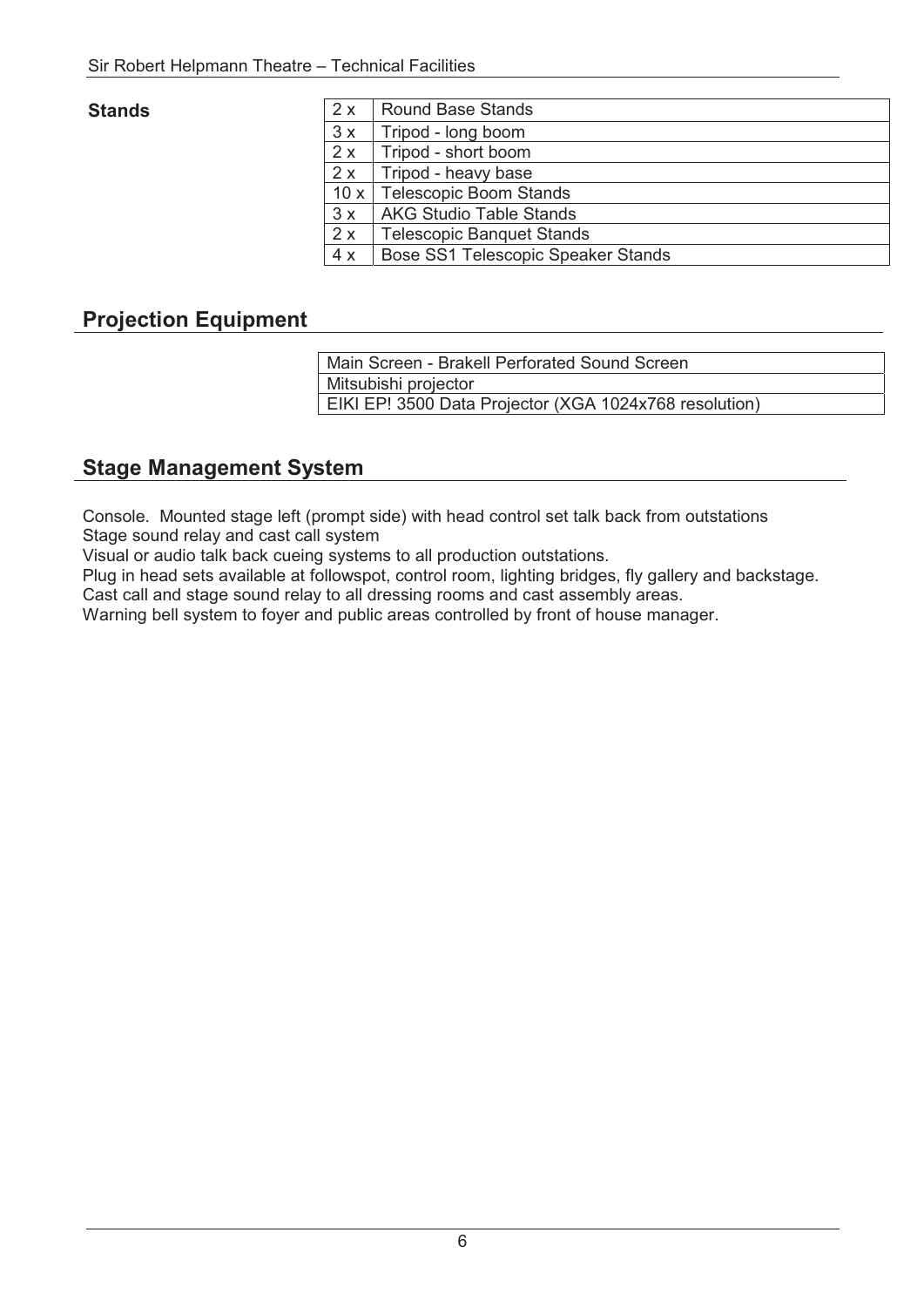| Line No.        | <b>Distance from</b> | <b>Description Setting line</b> |
|-----------------|----------------------|---------------------------------|
| $\mathbf 0$     | 340mm                | Main House Curtain              |
| $\overline{1}$  | 465mm                | Teaser                          |
| $\overline{2}$  | 612mm                | Tormentor                       |
| $\overline{3}$  | 763mm                | Spare                           |
| $\overline{4}$  | 918mm                | Number One Lighting Bar         |
| 10              | 1806mm               | Spare                           |
| $\overline{12}$ | 2120mm               | <b>Border</b>                   |
| 13              | 2264mm               | Legs                            |
| 14              | 2412mm               | Number One Tabbs                |
| 15              | 2560mm               | <b>Rear Projection Screen</b>   |
| $\overline{17}$ | 2874mm               | Number Two Lighting Bar         |
| $\overline{21}$ | 3460mm               | Spare                           |
| $\overline{22}$ | 3610mm               | Spare                           |
| 24              | 3910mm               | <b>Border</b>                   |
| 25              | 4073mm               | Legs                            |
| $\overline{27}$ | 4368mm               | Number Three Lighting Bar       |
| $\overline{30}$ | 4818mm               | Spare                           |
| 31              | 4976mm               | Spare                           |
| $\overline{33}$ | 5268mm               | Spare                           |
| 35              | 5564mm               | <b>Border</b>                   |
| $\overline{36}$ | 5718mm               | Legs                            |
| $\overline{38}$ | 6018mm               | Number Four Lighting Bar        |
| 42              | 6637mm               | Spare                           |
| $\overline{43}$ | 6758mm               | Spare                           |
| 45              | 7072mm               | Spare                           |
| 46              | 7222mm               | Spare                           |
| $\overline{48}$ | 7532mm               | Spare                           |
| 50              | 7822mm               | <b>Border</b>                   |
| 51              | 7972mm               | Legs                            |
| 52              | 8124mm               | Number Two Tabbs                |
| $\overline{53}$ | 8274mm               | Spare                           |
| $\overline{56}$ | 8728mm               | <b>Iris Four Lighting Bar</b>   |
| 62              | 9626mm               | Spare                           |
| 63              | 9774mm               | Spare                           |
| 64              | 9923mm               | Spare                           |
| 65              | 10076mm              | Cyclorama                       |

## **Standard Rig**

The theatre is hired in a standard configuration for lighting, sound and fly lines. This includes the lighting rig standard colours (red, blue, amber and pink); the stage apron at auditorium floor level with seats in; stage floor colour - theatre grey; stage clean clear and tidy. Any variation to the standard configuration will be made at the hirer's expense and returned to the standard configuration at the hirers expense. The theatre must be informed in writing at least two weeks prior to the bump in of any change you wish to make to the standard rig.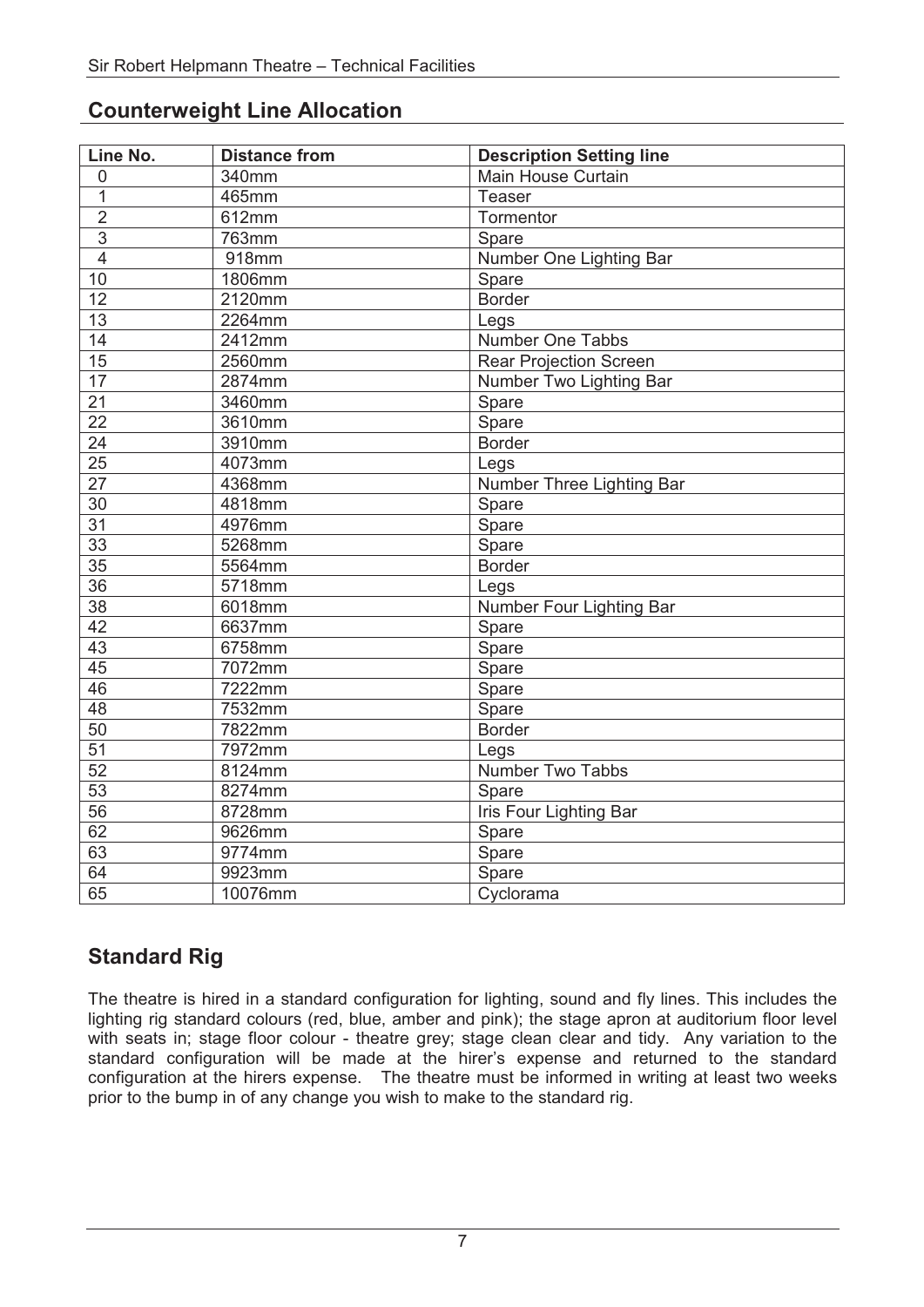### **Theatre Usage Guidelines**

- Alterations to the structure and fittings of the theatre are prohibited (including painting and drilling of holes into the stage floor). No painting of scenery or equipment is permitted on stage. Glitter may not be used on scenery or costumes.
- Lighting and sound desks to be operated by Country Arts SA staff or persons approved by Country Arts SA by prior arrangement only. The Public Health Authority has set a maximum sound level limit of 105 decibels. Country Arts SA has the authority to enforce this ruling.
- The use of pyrotechnics, smoke machines or naked flames (other than dry ice), will only be permitted with the appropriate South Australian licences, and in the presence of a representative of the South Australian Metropolitan Fire Service which will be at the hirer's expense. No flammable liquids or explosive material may be brought into the premises.
- All rigging of scenery, lighting etc. must comply with Occupational Health, Safety and Welfare Regulations, and Department of Industrial Relations Regulations. Country Arts SA may refuse the use of any scenery, lighting, sound or other equipment. Counterweight flying system is not to be used by persons under the age of eighteen years and only by persons approved by Country Arts SA by prior arrangement.
- Smoking in the theatre is prohibited other than on stage as part of the performance by prior arrangement. No alcohol shall be brought into the premises, other than by prior arrangement. No foodstuffs or liquids may be taken onto the stage, other than as part of the performance by prior arrangement.
- Corridors surrounding the stage must be kept totally clear of all props and scenery at all times. All performers and backstage crew are to enter the theatre via the stage door. Access is not permitted via the theatre foyer. No persons, other than members of the production crew will be permitted in the auditorium and foyer areas during rehearsals.
- The Theatre is fitted with JLG model 20DVL elevated work platforms to assist in rigging and focussing equipment above the stages. The platforms will elevate to 20 feet above stage level (25 foot max working height). People wishing to use these platforms must produce their yellow Operator Training card as issued by the Elevating Work Platform Association of Australia as proof of training, before commencing work on these platforms.

#### **For technical advice please contact the Theatre on 08 8723 8743.**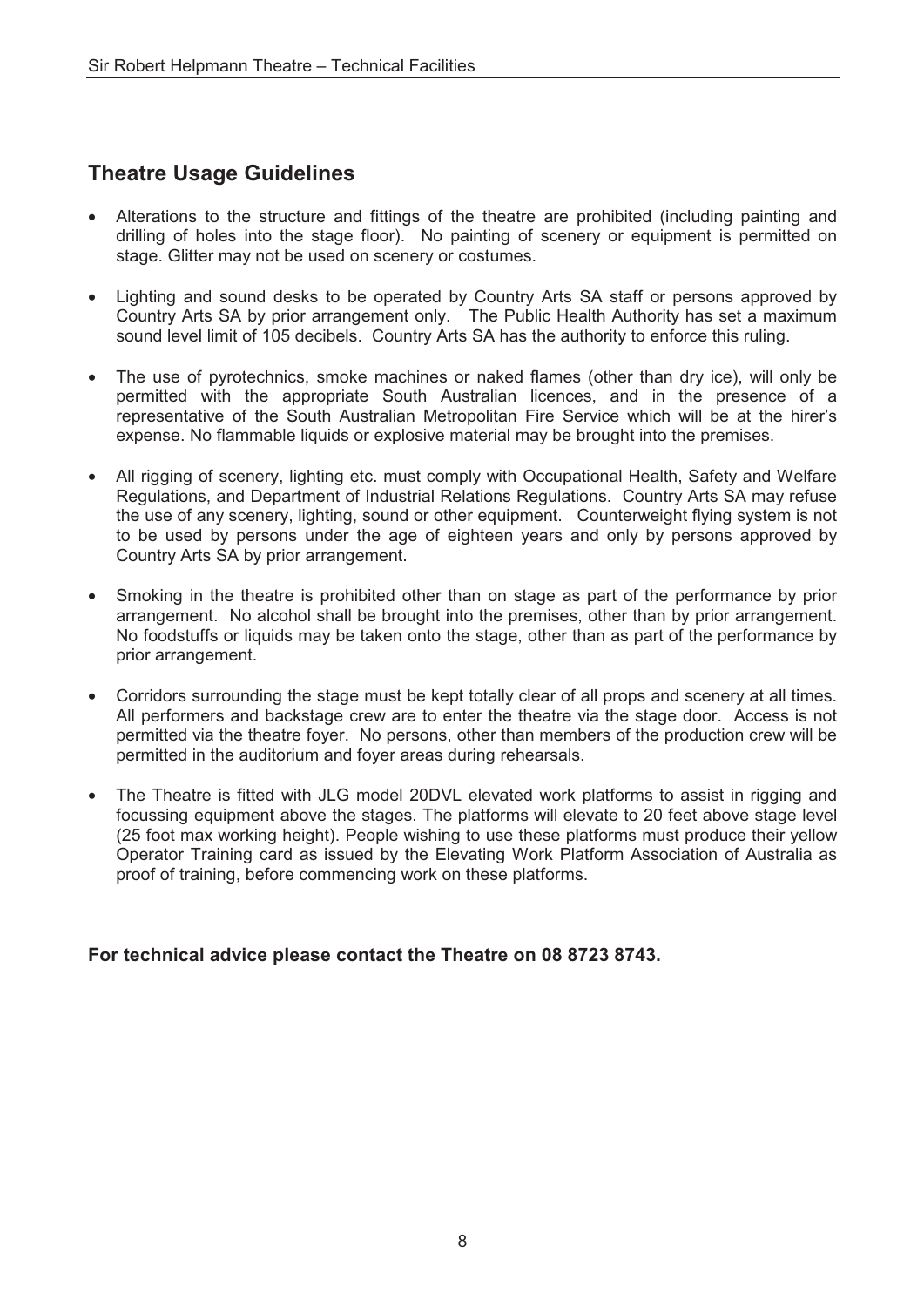Sir Robert Helpmann Theatre – Technical Facilities



9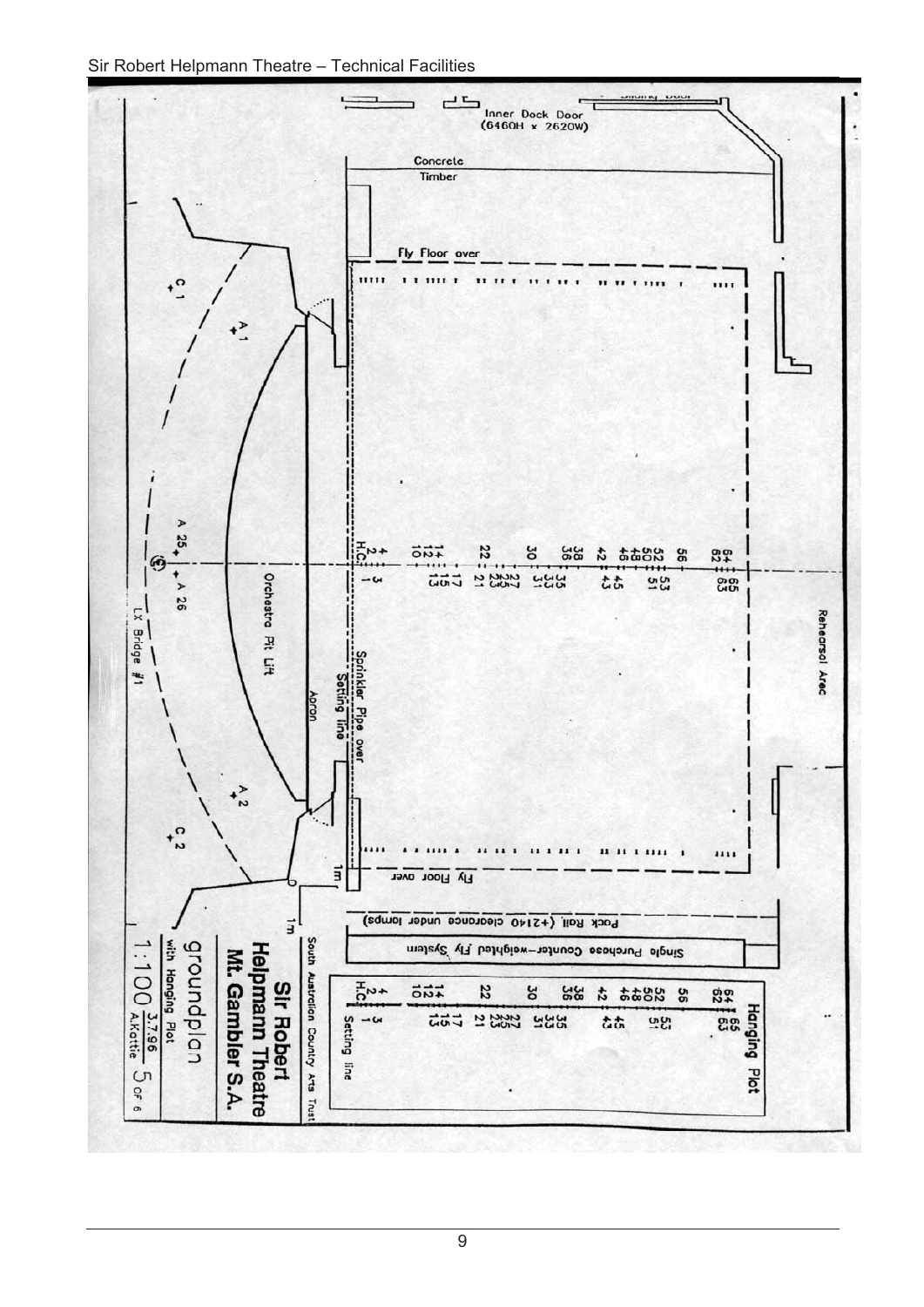

10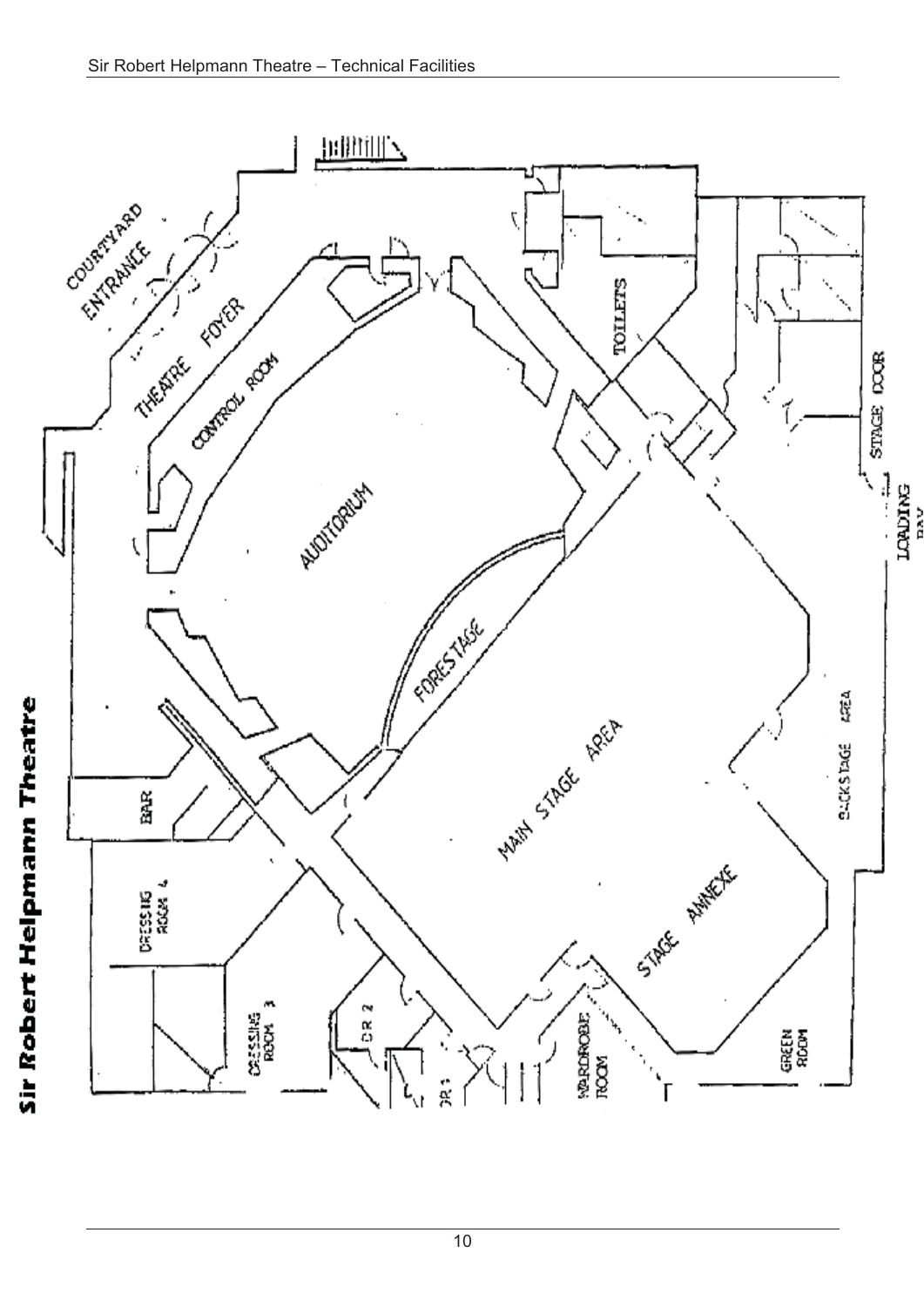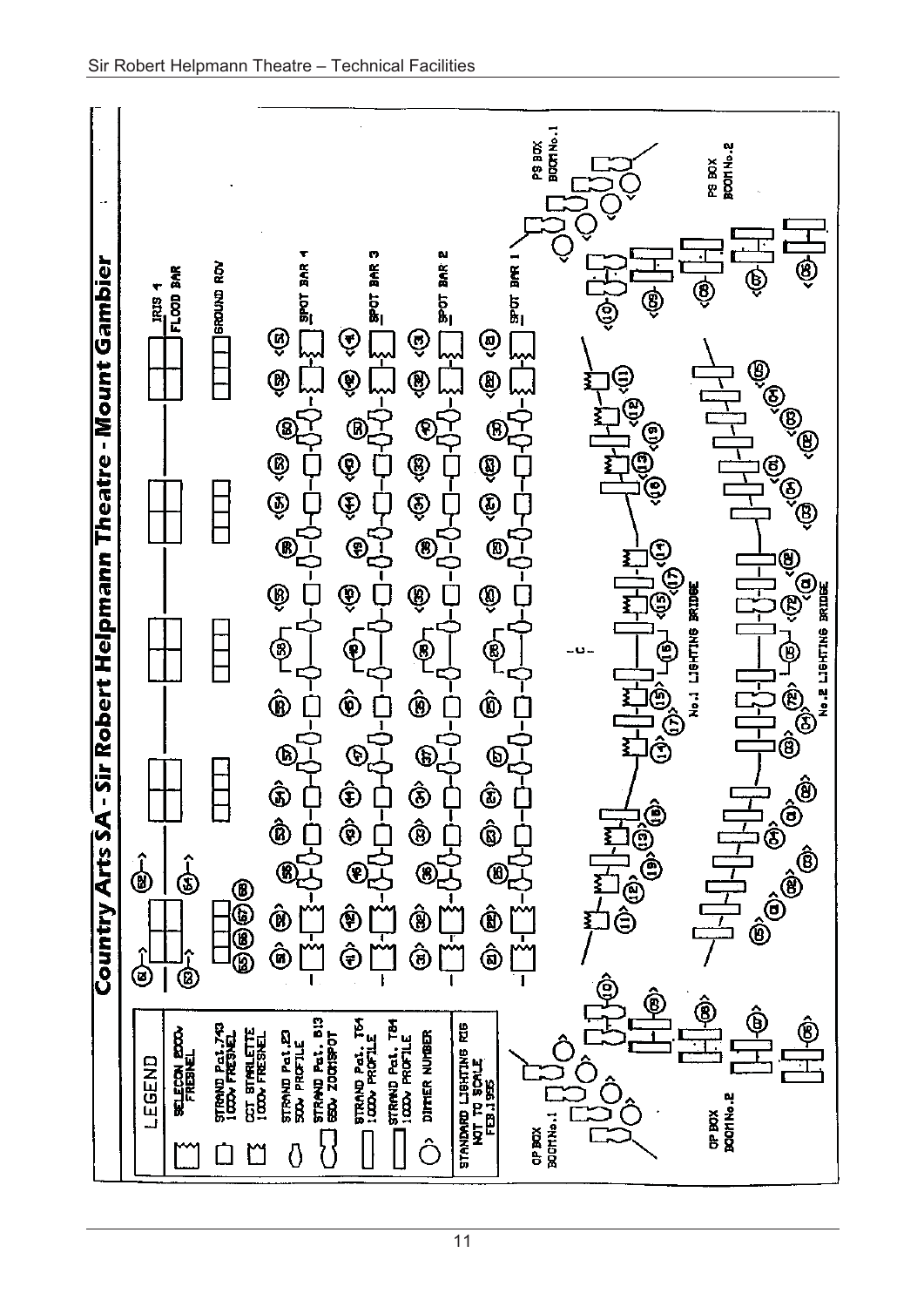